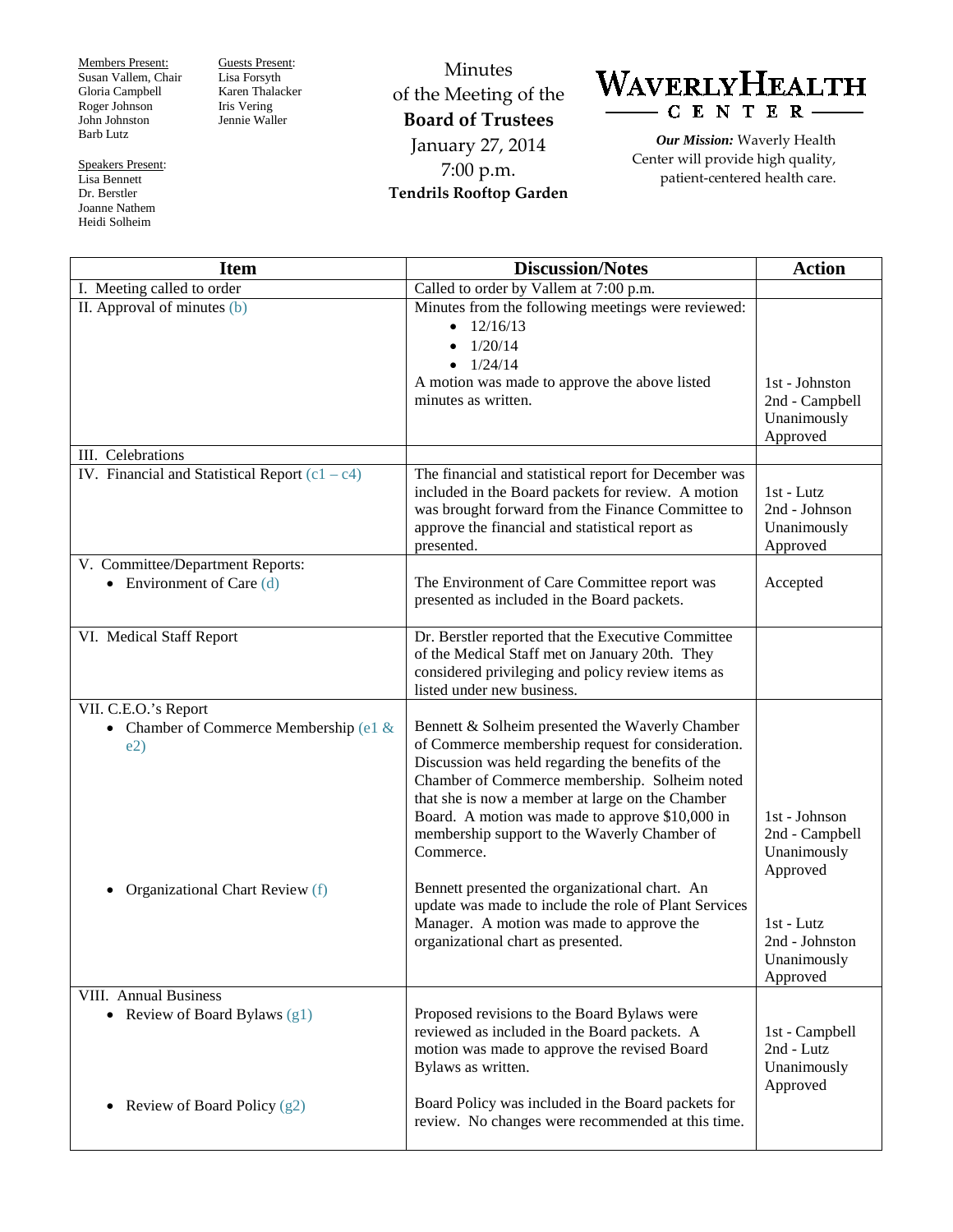| • Review of Medical Staff Bylaws $(g3)$                                                                                                                                                                                                                                             | Medical Staff Bylaws were included in the Board<br>packets for review. No changes were recommended<br>at this time.                                                                                                                                                                                                                                                                                        |                                                                         |
|-------------------------------------------------------------------------------------------------------------------------------------------------------------------------------------------------------------------------------------------------------------------------------------|------------------------------------------------------------------------------------------------------------------------------------------------------------------------------------------------------------------------------------------------------------------------------------------------------------------------------------------------------------------------------------------------------------|-------------------------------------------------------------------------|
| • Contracted Services Review $(g4)$                                                                                                                                                                                                                                                 | Bennett presented the list of sources of patient care<br>provided from outside of the health center as<br>included in the Board packets. The sources were<br>reviewed by the Medical Staff and approved by the<br>Executive Committee of the Medical Staff. A<br>motion was made to approve the resolutions as<br>presented.                                                                               | $1st - Lutz$<br>2nd - Johnson<br>Unanimously<br>Approved                |
| • Confidentiality Statement $(g5)$                                                                                                                                                                                                                                                  | Bennett presented the annual Confidentiality<br>statement. Board members reviewed and signed the<br>statement.                                                                                                                                                                                                                                                                                             |                                                                         |
| • Duality & Conflict of Interest $(g6)$                                                                                                                                                                                                                                             | Bennett presented the annual Duality & Conflict of<br>Interest statement. Johnson noted that his conflict of<br>interest statement remains unchanged. Board<br>members reviewed and signed the statement.                                                                                                                                                                                                  |                                                                         |
| Authority of Health Center Environment of<br>Care $(g7)$                                                                                                                                                                                                                            | Bennett presented the statement regarding the<br>authority of health center Environment of Care. A<br>motion was made to approve the statement as<br>presented.                                                                                                                                                                                                                                            | 1st - Johnson<br>2nd - Lutz<br>Unanimously<br>Approved                  |
| • Election of Officers                                                                                                                                                                                                                                                              | Vallem was nominated for the position of Chair of<br>the Board of Trustees and Johnson was nominated<br>for the position of Secretary of the Board of<br>Trustees. Vallem and Johnson both accepted<br>appointment to the positions as listed. A motion was<br>made to approve the appointment of Vallem to the<br>position of Chair and Johnson to the position of<br>Secretary of the Board of Trustees. | 1st - Johnston<br>2nd - Lutz<br>Unanimously<br>Approved                 |
| • Committee Assignments (g8)                                                                                                                                                                                                                                                        | Committee assignments were reviewed. Lutz was<br>appointed to fill the opening on the Personnel<br>Committee. All other committee appointments will<br>continue.                                                                                                                                                                                                                                           |                                                                         |
| <b>Corporate Bank Resolutions</b>                                                                                                                                                                                                                                                   | Bennett presented updated Corporate Bank<br>Resolutions. A motion was made to approve the<br>resolutions as presented.                                                                                                                                                                                                                                                                                     | 1st - Johnston<br>2nd - Johnson<br>Unanimously                          |
| • Resolution Naming Depositories $(g9)$                                                                                                                                                                                                                                             | Bennett presented the resolution naming depositories<br>for Waverly Health Center. No changes have been<br>made to the resolution. A motion was made to<br>approve the resolution as presented.                                                                                                                                                                                                            | Approved<br>1st - Campbell<br>2nd - Johnston<br>Unanimously<br>Approved |
| IX. Old Business                                                                                                                                                                                                                                                                    |                                                                                                                                                                                                                                                                                                                                                                                                            |                                                                         |
| X. New Business<br>• Reappointments to Medical Staff:<br>Amy Bodensteiner, PA-C - Active,<br>Family Practice, WHC<br>Brenda Cooper, ARNP - Courtesy,<br>٠<br>Family Practice, CVMS<br>Sarah DeVore, ARNP - Active,<br>٠<br>Family Practice, WHC<br>Stephen Gogel, OPA-C - Courtesy, | Privileging items were presented as individually<br>listed at left. All files have been reviewed by the<br>Executive Committee of the Medical Staff. The<br>Executive Committee recommends approval. A<br>motion was made to approve all privileging items as<br>individually considered and recommended by the<br>Executive Committee of the Medical Staff.                                               | 1st - Johnson<br>2nd - Lutz<br>Unanimously<br>Approved                  |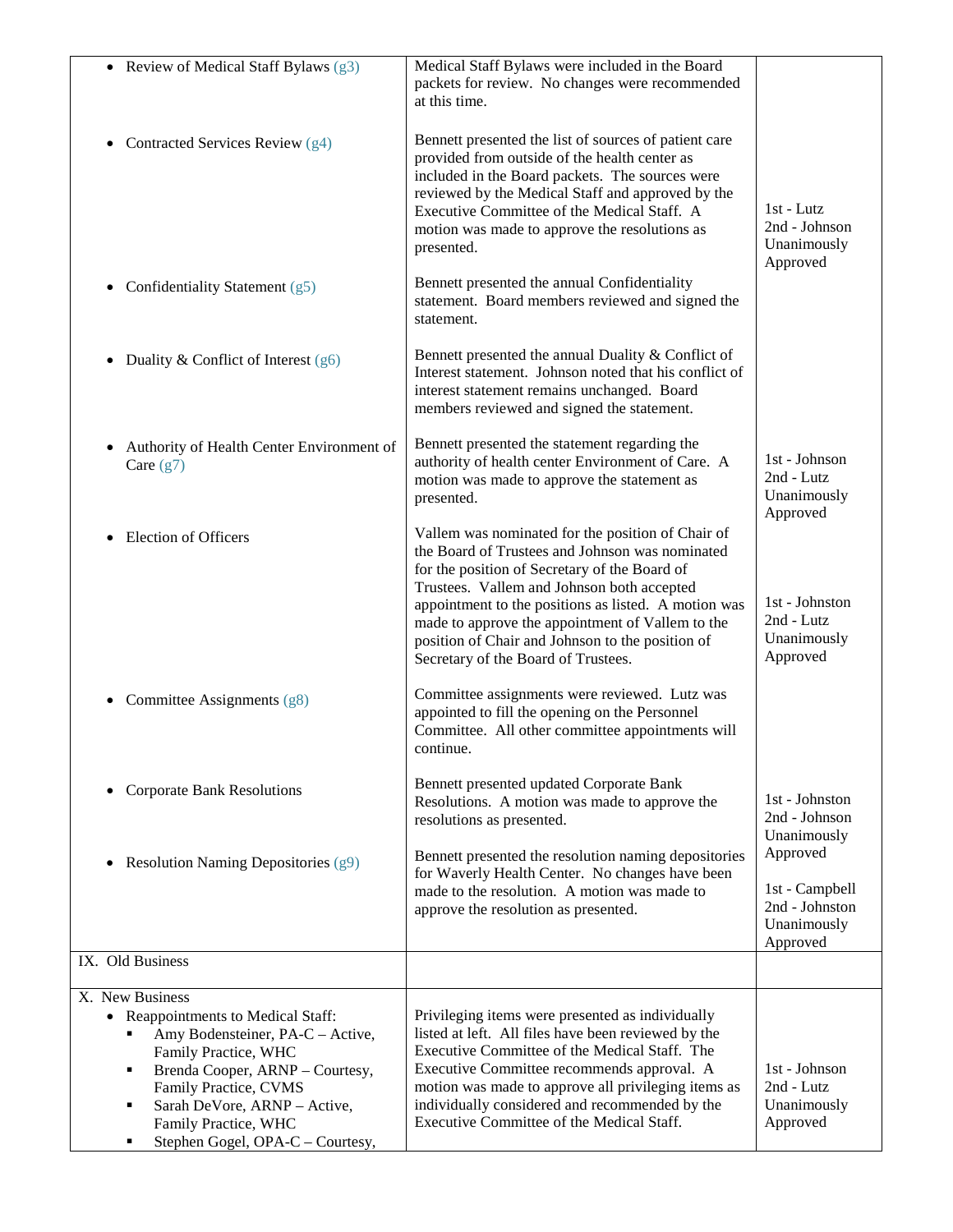| Orthopedic Physician Assistant,                                           |                                                                                                     |                |
|---------------------------------------------------------------------------|-----------------------------------------------------------------------------------------------------|----------------|
| Covenant                                                                  |                                                                                                     |                |
| Gary Knudson, MD - Courtesy,<br>٠                                         |                                                                                                     |                |
| Orthopedic Surgery, Covenant                                              |                                                                                                     |                |
| Daniel Koos, MD - Active, Family<br>٠                                     |                                                                                                     |                |
| Practice, WHC                                                             |                                                                                                     |                |
| Stephanie Koos, DO - Active,<br>٠                                         |                                                                                                     |                |
| Emergency Medicine, WHC                                                   |                                                                                                     |                |
| Dennis Mangrich, OPA-C - Courtesy,<br>٠                                   |                                                                                                     |                |
| Orthopedic Physician Assistant,<br>Covenant                               |                                                                                                     |                |
| Linda Martin, MD - Active,<br>٠                                           |                                                                                                     |                |
| Orthopedic Surgery, WHC                                                   |                                                                                                     |                |
| Jason Stanford, DO - Courtesy,<br>٠                                       |                                                                                                     |                |
| Orthopedic Surgery, Covenant                                              |                                                                                                     |                |
| Richard Valente, MD - Consulting,<br>٠                                    |                                                                                                     |                |
| Cardiology, Covenant                                                      |                                                                                                     |                |
| Wei Yang, MD - Consulting,<br>п                                           |                                                                                                     |                |
| Pathology, Allen                                                          |                                                                                                     |                |
| <b>Resignations from Medical Staff:</b>                                   |                                                                                                     |                |
| Kerrie Bossard, MD - Active, General                                      |                                                                                                     |                |
| Surgery, WHC/Locums                                                       |                                                                                                     |                |
| Rajinder Verma, MD - Consulting,<br>٠                                     |                                                                                                     |                |
| Neurology, Midwest Sleep Services                                         |                                                                                                     |                |
|                                                                           |                                                                                                     |                |
| New/Revised Policies:                                                     | The new and revised policies listed at left were                                                    |                |
| Auxiliary Aids and Services for<br>٠                                      | presented for review as included in the Board                                                       |                |
| Persons with Disabilities (h1)<br>Providing Meaningful Communication<br>٠ | packets. The policies have been reviewed by the<br>Executive Committee of the Medical Staff and are |                |
| with Person with Limited English                                          | recommended for approval. A motion was made to                                                      | 1st - Campbell |
| Proficiency (h2)                                                          | approve the policies as written.                                                                    | 2nd - Lutz     |
| Professional Peer Review (h3)<br>п                                        |                                                                                                     | Unanimously    |
|                                                                           |                                                                                                     | Approved       |
| <b>Finance Committee</b>                                                  | Bennett reported that the Finance Committee met                                                     |                |
|                                                                           | immediately prior to this meeting. Minutes from the                                                 |                |
|                                                                           | meeting were distributed.                                                                           |                |
| Capital Request - McKesson MPF                                            | Bennett presented the capital request for McKesson                                                  |                |
| Upgrade (i)                                                               | MPF upgrade. The upgrade is required for the                                                        |                |
|                                                                           | transition to ICD-10. A motion was brought forth                                                    | 1st - Johnson  |
|                                                                           | from Finance Committee to approve the request at a                                                  | 2nd - Lutz     |
|                                                                           | cost not to exceed \$66,594.                                                                        | Unanimously    |
|                                                                           |                                                                                                     | Approved       |
| <b>Charity Care</b>                                                       | Bennett presented the following application for<br>charity care:                                    |                |
|                                                                           | Application is for a single person that                                                             |                |
|                                                                           | qualifies for a 100% write off under our                                                            |                |
|                                                                           | charity care policy. The total to be written                                                        |                |
|                                                                           | off is \$10,683.04.                                                                                 |                |
|                                                                           | A motion was made to approve the application as                                                     | $1st$ - Lutz   |
|                                                                           | presented.                                                                                          | 2nd - Johnston |
|                                                                           |                                                                                                     | Unanimously    |
| Milliman Care Guidelines Master License                                   | Bennett presented the Milliman Care Guidelines                                                      | Approved       |
| Agreement (j)                                                             | master license agreement as included in the Board<br>packets. A motion was made to approve the      | 1st - Campbell |
|                                                                           | budgeted 5 year agreement as presented.                                                             | 2nd - Lutz     |
|                                                                           |                                                                                                     | Unanimously    |
| eClinical Works EHR Implementation                                        | Bennett presented a service agreement for EHR                                                       | Approved       |
| Specialist Service Agreement (k)                                          | implementation/training. Discussion was held                                                        |                |
|                                                                           | regarding the benefits of the onsite consulting                                                     |                |